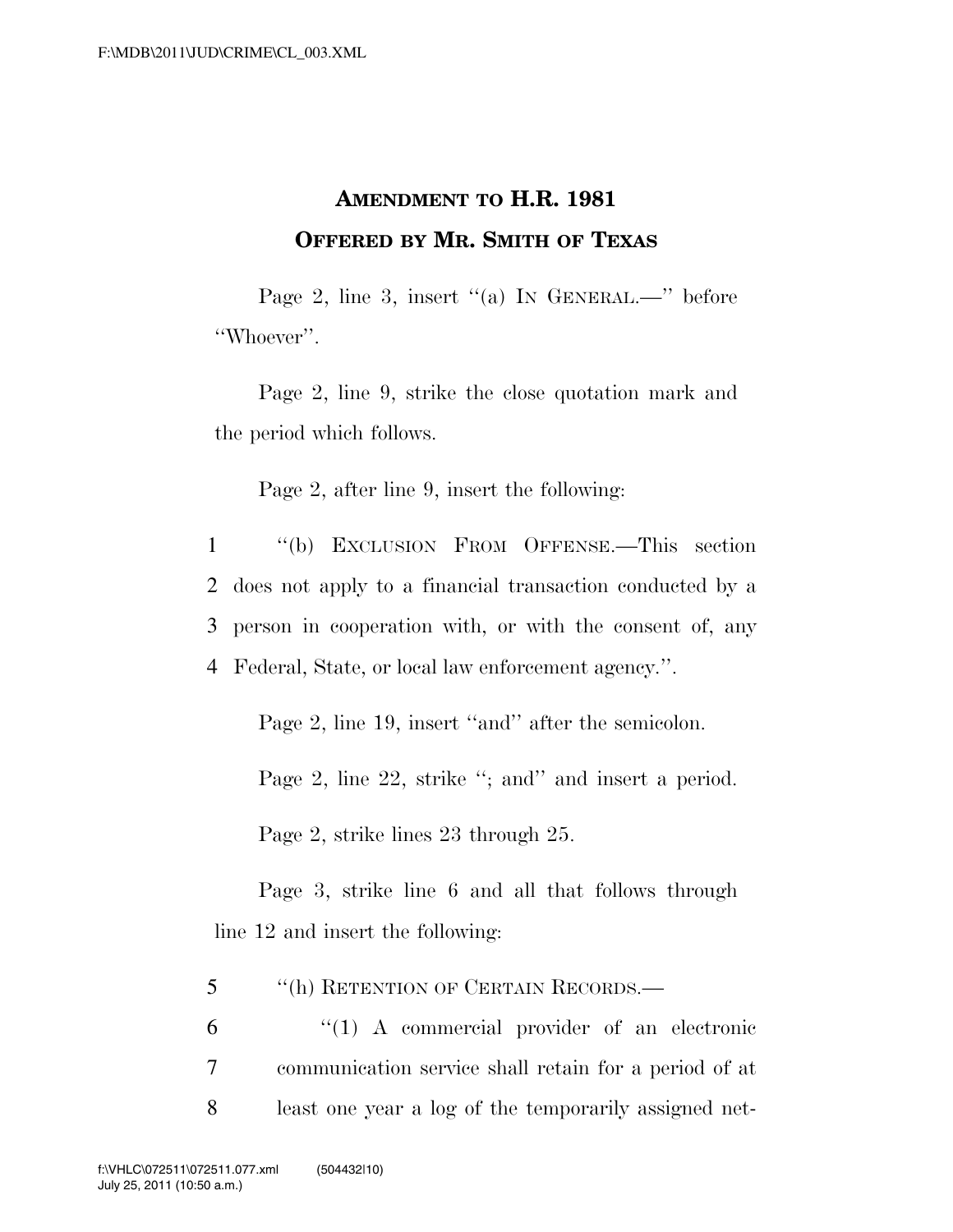| $\mathbf{1}$   | work addresses the provider assigns to a subscriber   |
|----------------|-------------------------------------------------------|
| $\overline{2}$ | to or customer of such service that enables the iden- |
| 3              | tification of the corresponding customer or sub-      |
| $\overline{4}$ | scriber information under subsection $(e)(2)$ of this |
| 5              | section.                                              |
| 6              | $"(2)$ Access to a record or information required     |
| 7              | to be retained under this subsection may not be       |
| 8              | compelled by any person or other entity that is not   |
| 9              | a governmental entity.                                |
| 10             | $\lq(3)$ In this subsection—                          |
| 11             | "(A) the term 'commercial provider' means             |
| 12             | a provider of electronic communication service        |
| 13             | that offers Internet access capability for a fee      |
| 14             | to the public or to such classes of users as to       |
| 15             | be effectively available to the public, regardless    |
| 16             | of the facilities used; and                           |
| 17             | $\lq\lq$ the term 'Internet' has the same             |
| 18             | meaning given that term in section $230(f)$ of        |
| 19             | the Communications Act of 1934.".                     |
|                | Page 3, after line 17 insert the following:           |
| 20             | (c) TRANSITION RULE.—The amendment made by            |

 this section shall not apply until 180 days after the date of the enactment of this Act to a provider of an electronic communications service that does not, on that date of en